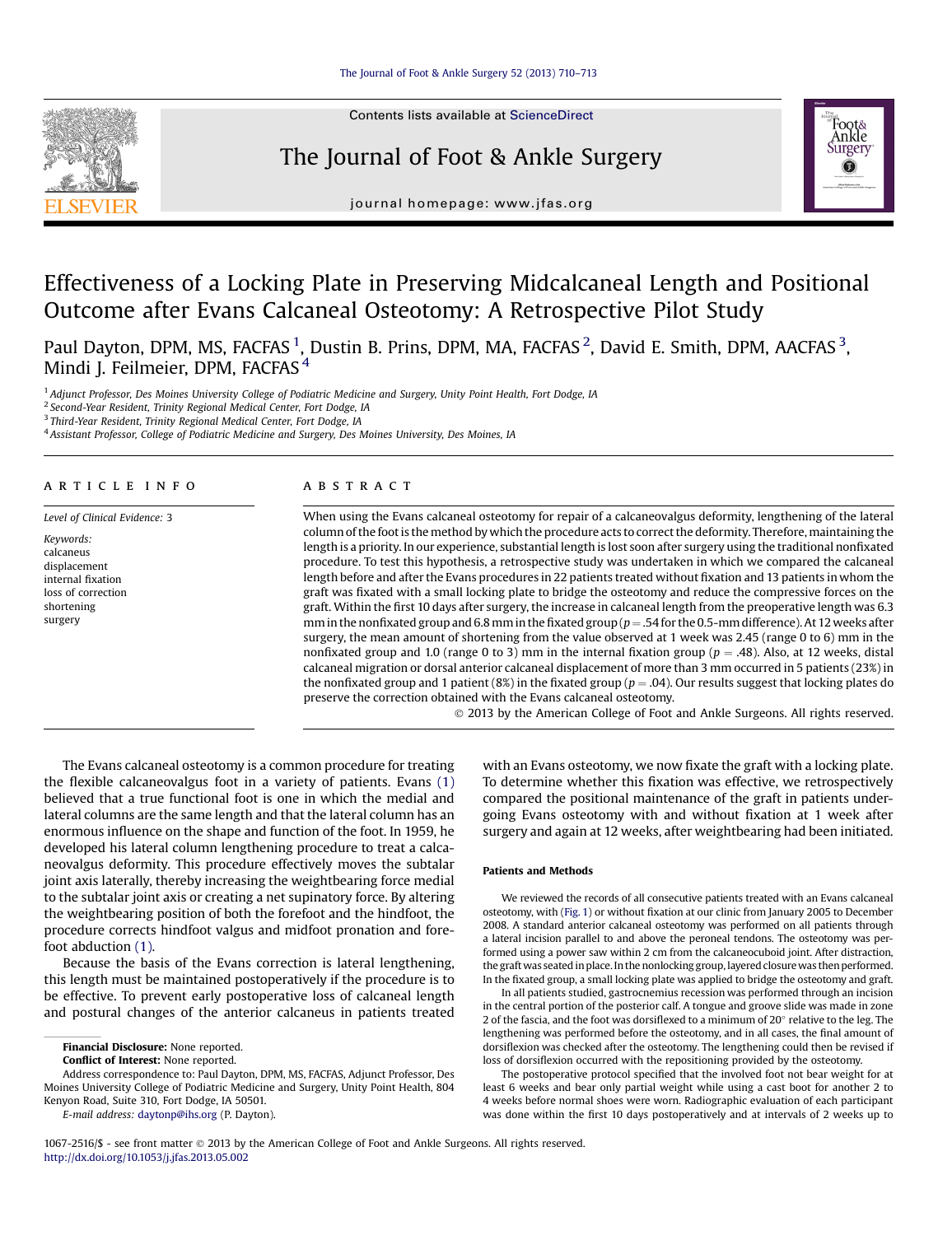<span id="page-1-0"></span>



12 weeks. The length was measured and displacement of the calcaneus was observed at each visit and recorded in the study records. The endpoint for our study was the 12-week radiographic findings.

The primary outcomes were the postoperative changes in the calcaneal length and the frequency of displacement of the calcaneal fragments. Both were assessed by radiographic examination and chart review. The observers were aware of the purpose of the present study; however, the patient identifiers had been removed. The midcalcaneal length was measured from standard, weightbearing, lateral projection radiographs. According to Dayton et al [\(2\),](#page-3-0) the midcalcaneal length is the distance between the high point of the convex arc of the most posterior point on the posterior subtalar facet and the low point of the concave arc of the calcaneal cuboid articulation on the calcaneus (Fig. 2). We reduced the variability of measurement by 1 observer (P.D.) performing all the length measurements. The presence of dorsal displacement of the distal calcaneal fragment was determined by inspection of serial lateral radiographs at the intervals noted. The plantar cortical alignment of the distal and proximal portions of the calcaneus was the landmark used to assess the displacement. Visible dorsal displacement of more than 3 mm was recorded as displaced (Fig. 3).

The groups were compared by age using the Student's  $t$  test and by gender and laterality using the chi-square test. Changes in the calcaneal length and the proportion of patients in whom capital fragments were displaced from 1 week preoperatively to 12 weeks postoperatively were also analyzed using the  $t$  test and chi-square test, respectively. Alpha was set at 0.05, and all tests were 2-tailed.



Fig. 2. Midcalcaneal length was measured from the high point of the convex arc of the most posterior point on the posterior subtalar facet to the low point of the concave arc of the calcaneal cuboid articulation on the calcaneus (2). This standard lateral radiograph of a weightbearing ankle also shows anterior displacement and subsidence of the allograft in an 18-year-old male 11 weeks after surgery.



Fig. 3. Standard weightbearing lateral radiographic view demonstrating anterior displacement and subsidence of the allograft that can occur in an Evans calcaneal osteotomy. Also note, the landmarks for the midcalcaneal length measurement.

## Results

Of the 81 patients who underwent this procedure during the study period, 55 were excluded because they had required additional foot or ankle procedures other than gastroc soleus recession performed during the Evan procedure. The 26 included patients provided 35 feet for the present study. Of these, 22 feet (16 patients, 9 males) were nonfixated and 13 feet (10 patients, 7 females) were fixated. At surgery, the mean age was 13.9 (range 9 to 50) years in the nonfixated group and 14.9 (range 9 to 33) years in the fixated group. The groups did not differ by age ( $p = .69$ ), gender ( $p = .25$ ), or laterality ( $p = .28$ ).

All the procedures in the nonfixated group were performed by 1 of 3 experienced surgeons, including the primary author (P.D.). All the procedures in the fixated group were performed by the primary author (P.D.) at the same facility. The graft size ranged from 9 to 11 mm (mean 10) in all patients.

The mean length of follow up was 92 (range 88 to 94) days for the nonfixated group and 94 (range 89 to 97) days for the fixated group  $(p = .62)$ . Because the purpose of the present study was to determine the loss of length in the early postoperative period, observations were not recorded past 12 weeks.

At the first postoperative evaluation, the increase in calcaneal length compared with the preoperative length was 6.3 mm in the nonfixated group and 6.8 mm in the fixated group. The mean time to the first postoperative radiographic evaluation was 14 days in the nonfixated group and 9 days in the fixated group. At the second postoperative radiographic evaluation, the mean loss in length was 2.5 mm in the nonfixated group and 1 mm in the fixated group ( $p = .048$ ).

At the first postoperative evaluation, the incidence of anterior displacement of the calcaneus was 2 of 22 (9%) in the nonfixated group and 1 of 13 (8%) in the fixated group ( $p = .46$ ). At the second postoperative evaluation, the incidence had increased to 5 of 22 (23%) in the nonfixated group but had remained at 1 of 13 (8%) in the fixated group ( $p = .04$ ) ([Table](#page-2-0)).

### Discussion

The Evans calcaneal osteotomy has been widely used to correct the pathologically pronated foot. Lateral column lengthening and maintenance of the obtained length is paramount to the success of this procedure. We assessed the calcaneal column length to determine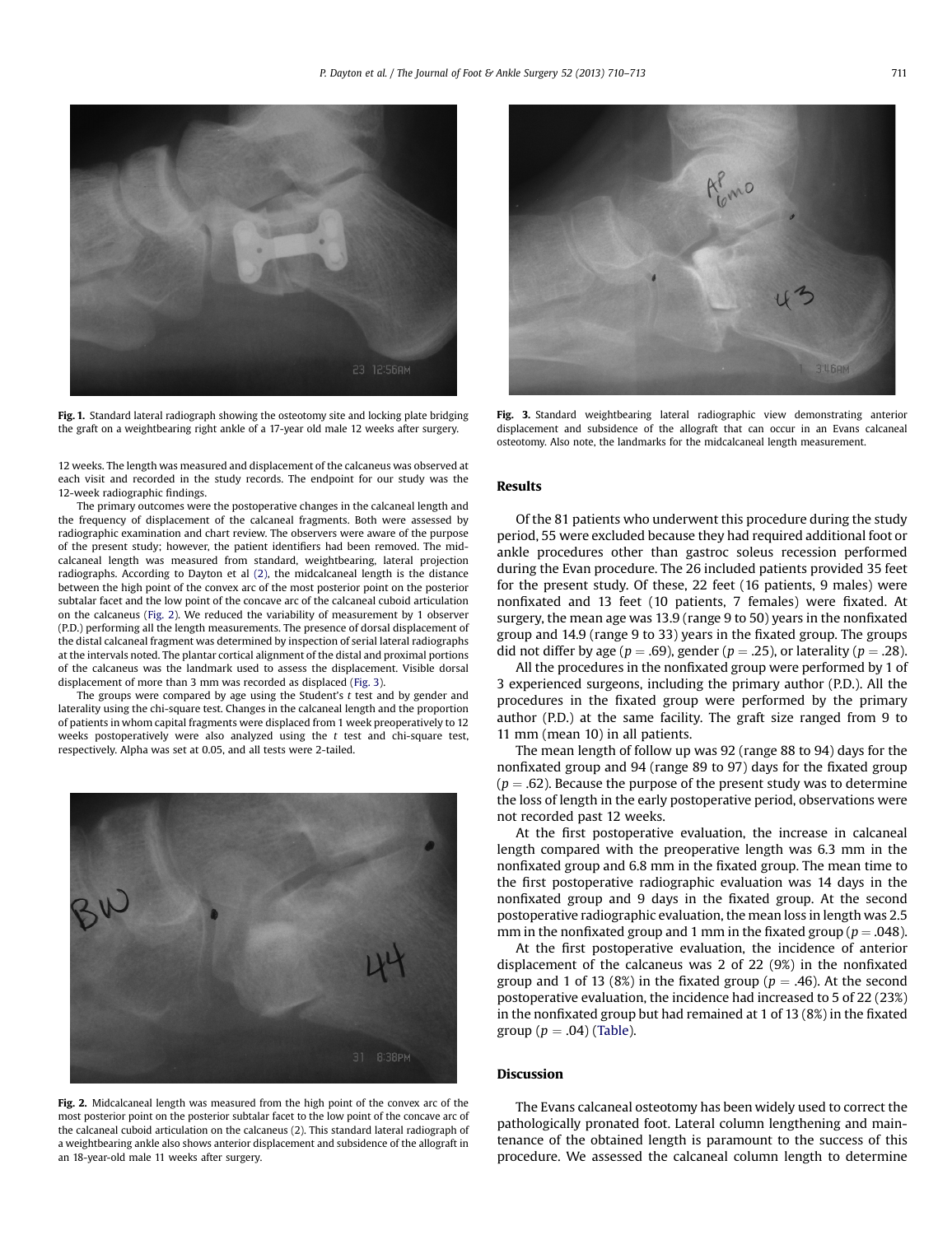#### <span id="page-2-0"></span>Table

|  | Comparison between non fixated and fixated groups ( $n = 35$ feet; 26 patients) |  |
|--|---------------------------------------------------------------------------------|--|
|--|---------------------------------------------------------------------------------|--|

| Variable                                                         | Nonfixated<br>Group | Fixated<br>Group |
|------------------------------------------------------------------|---------------------|------------------|
| Feet/patients (n)                                                | 22/16               | 13/10            |
| Gender                                                           |                     |                  |
| Male                                                             | 9                   | 3                |
| Female                                                           | $\overline{7}$      | 7                |
| Age $(y)$                                                        |                     |                  |
| Mean                                                             | 13.9                | 14.9             |
| Range                                                            | $9 - 50$            | $9 - 53$         |
| Graft size (mm)                                                  |                     |                  |
| Mean                                                             | 10 <sup>1</sup>     | 10 <sup>1</sup>  |
| Range                                                            | $9 - 11$            | $9 - 11$         |
| Mean increase in length at first observation (mm)                | 6.3                 | 6.8              |
| Mean interval to first observation (days)                        | 14                  | 9                |
| Mean decrease in length from first to last observation (mm)      |                     |                  |
| Mean interval from first to last observation (days)              | 2.5(92)             | 1(94)            |
| Dorsal calcaneal displacement $>3$ mm at last observation $(\%)$ | 23(5/22)            | 8(1/13)          |

The fixation groups did not differ ( $p > 0.05$ ) in regard to age, gender, laterality, duration of follow-up, and anterior displacement at the first follow-up; however, loss of length ( $p = .048$ ) and anterior displacement at the last follow-up ( $p = .04$ ) were statistically significantly different.

whether it decreased within 12 weeks after surgery and whether internal fixation with a locking plate prevented or reduced this loss. Our findings suggest that a measurable loss occurs in lateral length, with a greater frequency of anterior displacement, when the osteotomy is not fixated.

In our series of fixated osteotomies, the locking plate protected the allograft by reducing the primary compressive force on the allograft produced by the tension of the soft tissues and also neutralized the angular forces, which can cause anterior fragment displacement. We chose a locking plate instead of a screw, wire, or staple because of its mechanical characteristics of fixed angular stability, which allow it to bridge the osteotomy and maintain multiplanar stability. Locking plates are also more stable in cancellous bone and in unicortical applications and are therefore well suited to calcaneal fixation. We hypothesized that the locking plate would preserve the length of the lateral column, and our data have supported that hypothesis. The locking plate also reduced the frequency of dorsal anterior displacement of the calcaneus. In the present study, the first measurements were not taken until the first postoperative visit. This raises the possibility that the length changed between surgery and the first measurement, and, therefore, we might have underestimated the loss of length in the nonfixated group.

The Evans calcaneal osteotomy uses several biomechanical principles to maintain the longitudinal arch during weightbearing, as described by Dollard et al (3). Adducting the forefoot by lengthening the lateral column will act to reverse the abducted forefoot position, promote the midtarsal locking mechanism, re-establish the forefoot position, and improve talonavicular alignment [\(3\).](#page-3-0) The main goal for performing a lateral lengthening procedure is to redistribute the weightbearing forces on the foot, thereby improving foot stability and reducing pain [\(4\)](#page-3-0). A key requirement for the procedure to be successful is that the midfoot and forefoot must be flexible and reducible. Because the longitudinal arch changes during the first 7 years in life, the procedure should ideally be performed after the eighth year of life. Performing the procedure before skeletal maturity can allow for potential bone remodeling [\(1\)](#page-3-0). Although it is common to select this procedure for children, lateral lengthening can also be used to help correct acquired flexible flatfoot in adults [\(5\).](#page-3-0) In the original procedure described by Evans, a trapezoidal tricortical iliac crest autograft 8 to 12 mm wide is inserted 1.5 cm proximally to the calcaneocuboid joint. This recommendation remains consistent today. Maintenance of the lateral lengthening and prevention of displacement are the key reasons for our recommendation to fixate the osteotomy.

Sangeorzan et al [\(6\)](#page-3-0) established normal standing radiographic values for the planovalgus position and the positional changes seen after an Evans calcaneal osteotomy. The investigators concluded that the procedure increases the lateral talocalcaneal angle 6 $^{\circ}$  to 7 $^{\circ}$ ; the talometatarsal angle by up to 12 $^{\circ}$ , as measured on the lateral radiographic view, and up to 16 $^{\circ}$ , as measured on the anteroposterior radiographic view; and the calcaneal inclination angle up to  $11^{\circ}$ . In addition, the procedure improves the alignment of the talus and navicular by about 26°, with a 1-cm-wide allograft. They showed that the procedure, not only corrects the forefoot position without operating on the medial side of the foot, but also that talus and navicular alignment is a sensitive indicator of collapse [\(6\).](#page-3-0) We believe that maintenance of the lateral lengthening will prevent undercorrection, which we have seen with our unfixated procedures. We have attributed this undercorrection to the loss of graft length or graft subsidence into the calcaneus.

Other studies have considered the clinical outcomes of the procedure. The longest of these studies had a mean follow-up of 13 years. That study, by Phillips [\(7\),](#page-3-0) the results of which were later validated by Mosca [\(8\),](#page-3-0) reported that 17 of 23 patients (74%) had good or very good radiographic and functional results and that the patients were able to return to their full activities of daily living. The contribution of the amount of lengthening to the overall correction has not been widely studied, and we have very little information regarding the absolute length required to achieve optimal function. Most surgeons will assess the graft length clinically at surgery by putting the foot through the full range of motion and thereby determine whether the stability is adequate by palpation and fluoroscopy of the midtarsal and subtalar joints. Once the final graft has been placed, the loss of graft length would reduce the corrective influence of the lateral lengthening on the midfoot and hindfoot. This change might not be readily evident, but it could become apparent late in the recovery period as an undercorrection of the deformity. Sangeorzan et al [\(6\)](#page-3-0) stated in their review that "It is not clear why the absolute measurement of the length of the calcaneus did not mirror the increased length of the added bone graft." They did not define their method of measuring the overall length of the calcaneus, and no other studies have considered the overall postoperative length of the calcaneus. In our series, the loss of the midcalcaneal length [\(2\)](#page-3-0) was noted in the first 12 weeks and had resulted from graft collapse and subsidence of the graft into the calcaneus when the osteotomy was not fixated. This, along with the increase incidence of displacement of the anterior portion of the calcaneus, makes a compelling argument for the use of fixation. Because the displacement forces on the osteotomy site are both angular and compressive, we believe a locking plate provides the most stable construct to prevent both subsidence and displacement.

Equinus is a key consideration in surgical planning for the Evans procedure and must be addressed for the procedure to be successful. Patients can lose up to 15 $^{\circ}$  of dorsiflexion after lateral lengthening, the amount of correction of the calcaneal inclination obtained after lengthening [\(9\)](#page-3-0). Therefore, posterior lengthening is necessary if tightness of the posterior muscle group is present. We commonly perform the posterior lengthening before the calcaneal osteotomy and then check the ankle dorsiflexion after the osteotomy. It is sometimes surprising the amount of dorsiflexion that is lost after repositioning of the hindfoot and midfoot with the Evans procedure. Surgical planning must also consider the metatarsus adductus deformity, because the procedure can accentuate the deformity [\(3\)](#page-3-0).

Complications of the Evans procedure have included excess calcaneocuboid joint pressures and arthrosis [\(10,11\)](#page-3-0), impaction of the graft into the subtalar joint [\(3\)](#page-3-0), dorsal displacement of the distal calcaneal fragment [\(9\)](#page-3-0), overlengthening, forefoot adduction, persistent forefoot supination [\(1\)](#page-3-0), peroneal tendonitis [\(3\),](#page-3-0) and stress fractures of the fifth metatarsal [\(3\).](#page-3-0) We believe that fixation of the